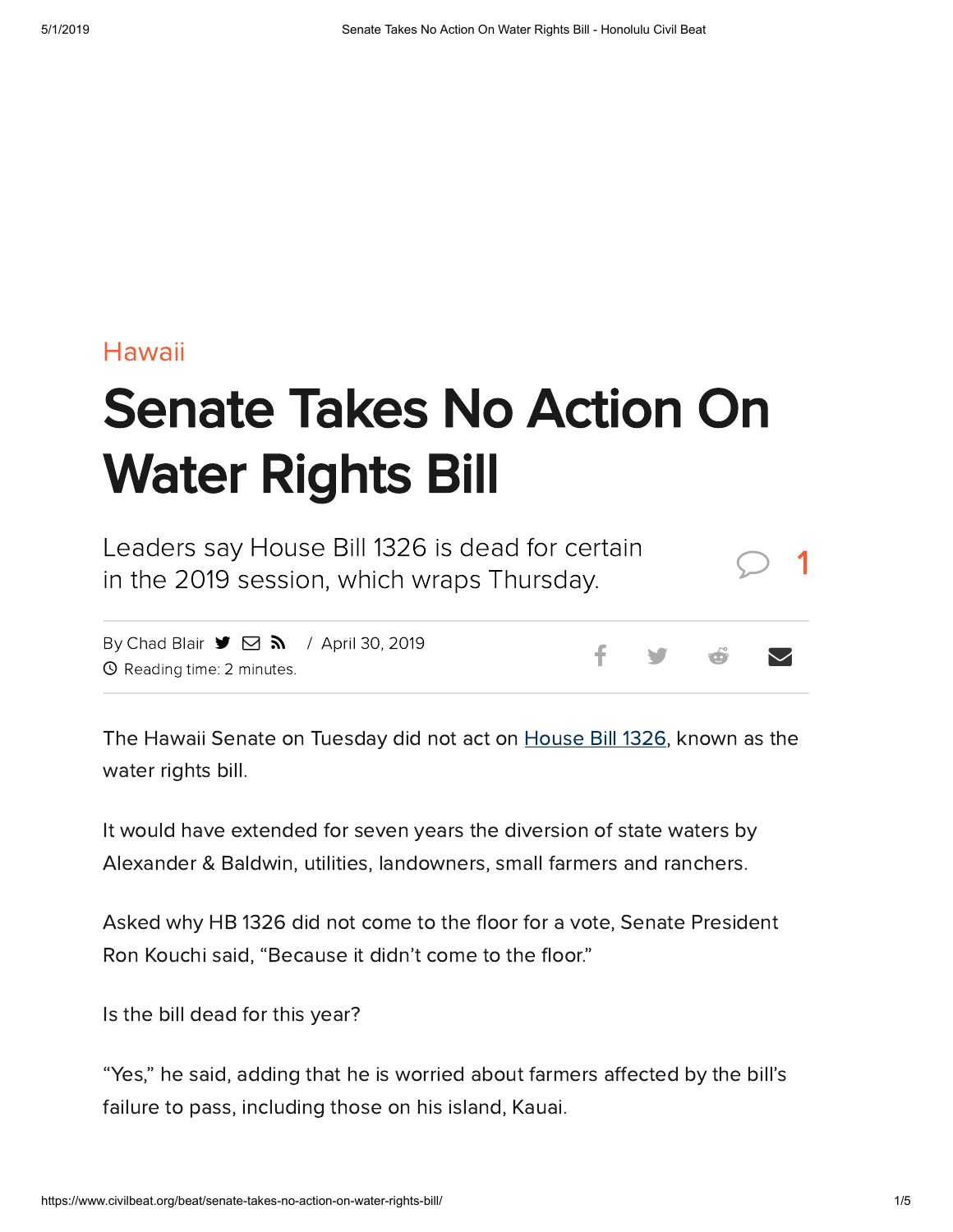Kouchi said the issue of revocable permits must now be addressed by the state Department of Land and Natural Resources.



The 2019 Hawaii Legislature ends its session Thursday.

Senate Majority Leader J. Kalani English, whose district includes East Maui where streams have long been diverted, said SB 1326 did not have the votes needed to pass.

English said he would have voted no on the bill anyway, as he did when the Legislature approved extending the permits for three years in 2016.

"With the issue of the water flowing, we need to come to closure on this, and my position has always been 'no' on this because it effects my district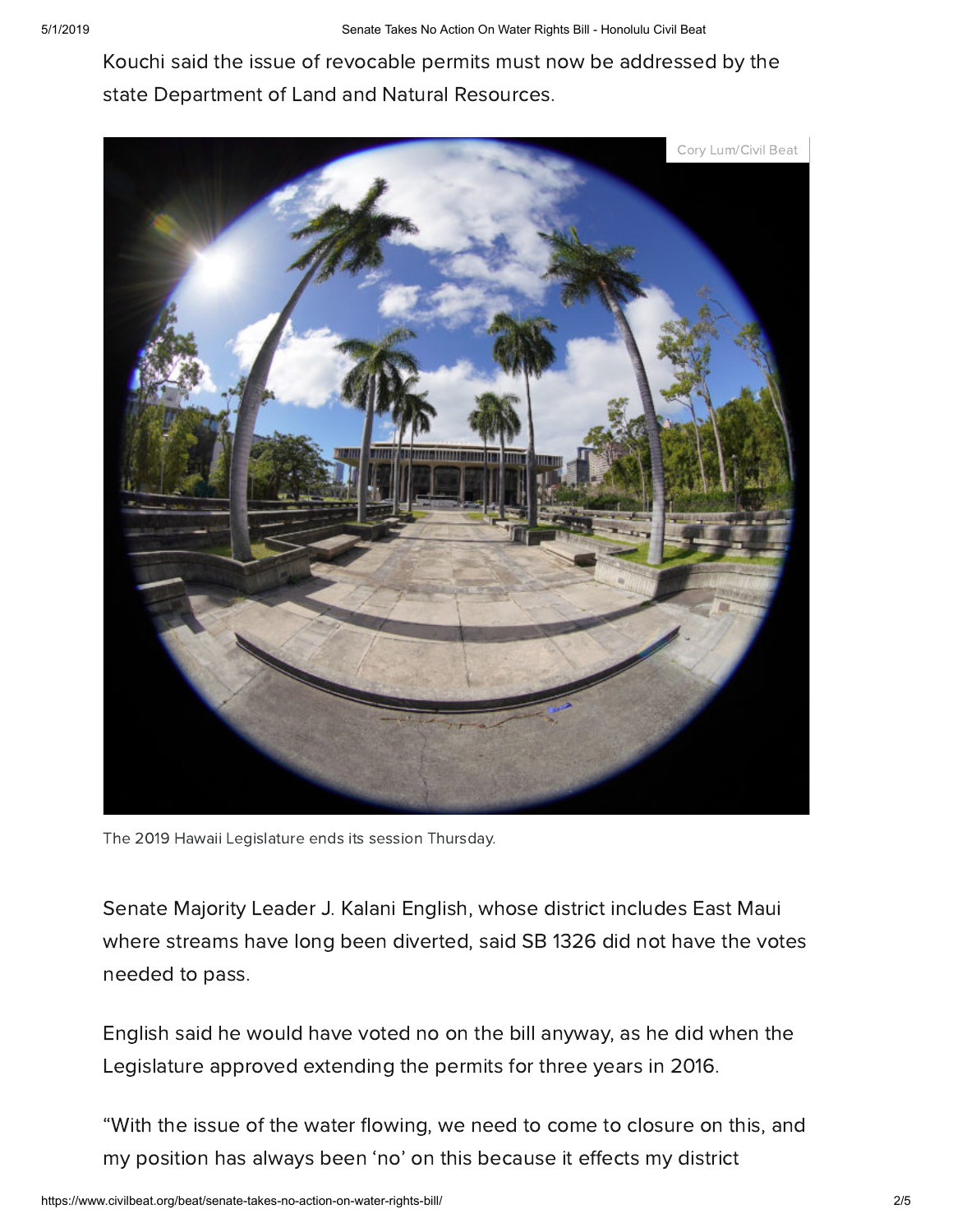directly, but also the other side of my district, Kula and Upcountry," he said.

English's constituents have long been divided on the water rights matter.

He continued: "I've got 35,000 people that rely on this for domestic water. And they don't understand that the county is buying the water because it goes through the East Maui Irrigation system to the county. And the contract with the county says that if they don't get their permits, they don't need to deliver the water."

English said he has always relied on the DLNR to put longterm water permits in place.

"They have failed at that, and they have not been able to fulfill that so, at this point, come Dec. 31 or Jan 1, as it stands today, water will stop flowing," he said.

# Will you contribute to our Spring Campaign?

Civil Beat is small, but we're growing fast because of supporters like you. Our growth means that we can cover more issues, hold more community events, expose more wrongdoing, and spotlight more innovative solutions. Our four-week goal is \$50,000, and every little bit helps. Our reporters are the beating heart of our newsroom. As a nonprofit, every dollar raised from the community goes to support them and their important work.

## YES, I'LL [DONATE](https://www.civilbeat.org/donate/?campaign=701360000016Ddv) TODAY

# About the Author



## [Chad](https://www.civilbeat.org/author/cblair/) Blair **y** ⊠ ล

Chad Blair is the politics and opinion editor for Civil Beat. You can reach him by email at chlair@civilbeat.org or follow him on Twitter at [@chadblairCB](https://twitter.com/chadblairCB?ref_src=twsrc%5Egoogle%7Ctwcamp%5Eserp%7Ctwgr%5Eauthor).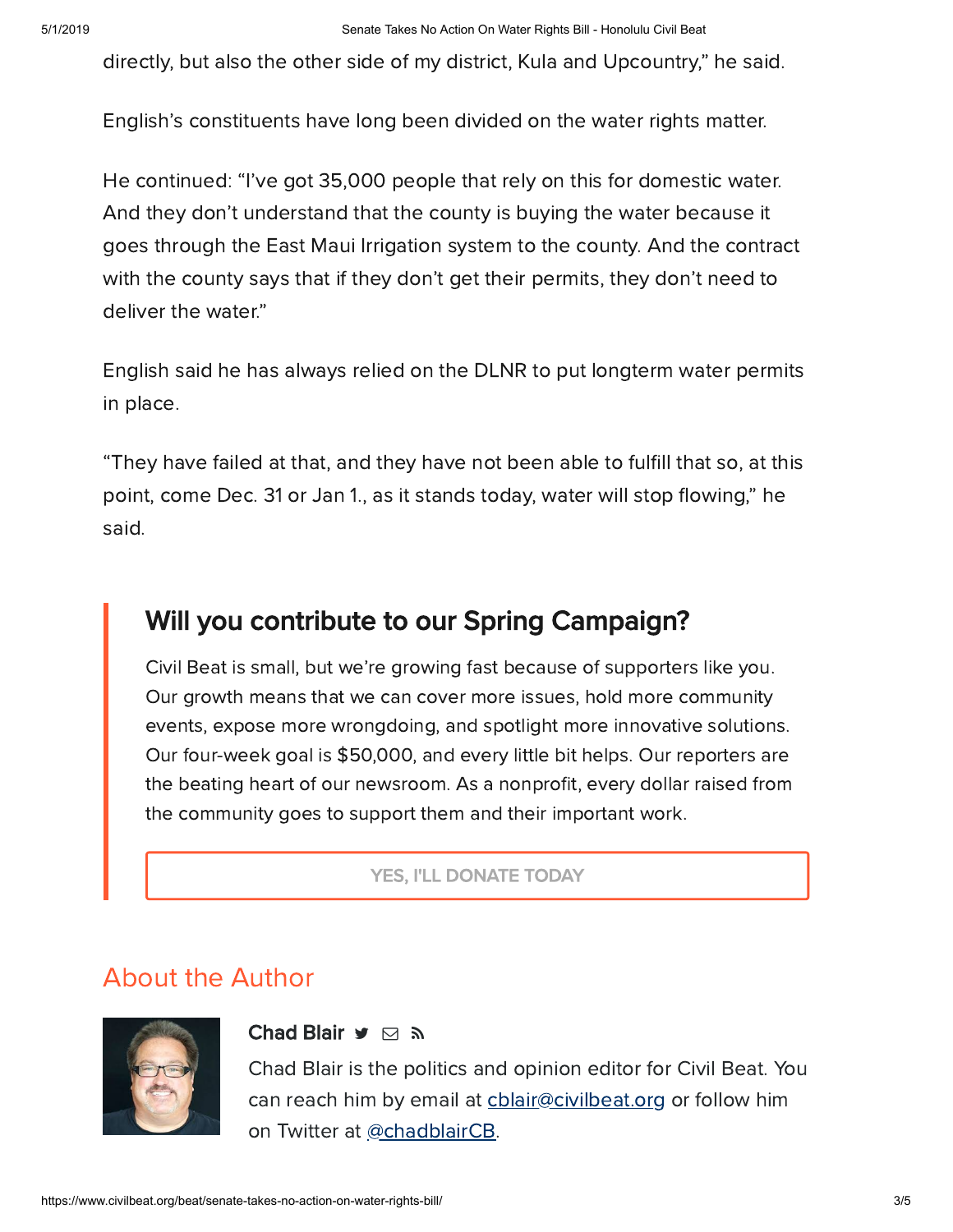# Use the RSS feed to [subscribe](https://www.civilbeat.org/author/cblair/feed/) to Chad Blair's posts today

<span id="page-3-0"></span>

|--|

Aloha, Civil Beat readers. We appreciate your thoughtful comments. But in order to make commenting an engaging experience for as many readers as possible, a few rules: Please limit the number of times you comment per story so everyone has a chance to participate without feeling like they are in the middle of an argument between just a few people. Language and words are important so please avoid snark and put-downs. DO NOT WRITE IN ALL CAPS; that comes across as yelling, don't you think? Not every comment may get posted. We may suspend commenters who overstep at our sole discretion.

#### **No links, please**.

Click on Sign In To Comment. Your old account should still work. If you don't already have an account you need to create one.

Need help? Email [membership@civilbeat.org](mailto:membership@civilbeat.org).

Sign in to comment

**All Comments** 1 **Viewing Options + 2** 

2 hours ago **trykind**

I hope voters remember the activists and politicians who stuck it to the ranchers and farmers. No water, no food.

Respect  $\circledcirc$  Reply  $\star$ 

Share  $\oplus$  Report  $\blacksquare$